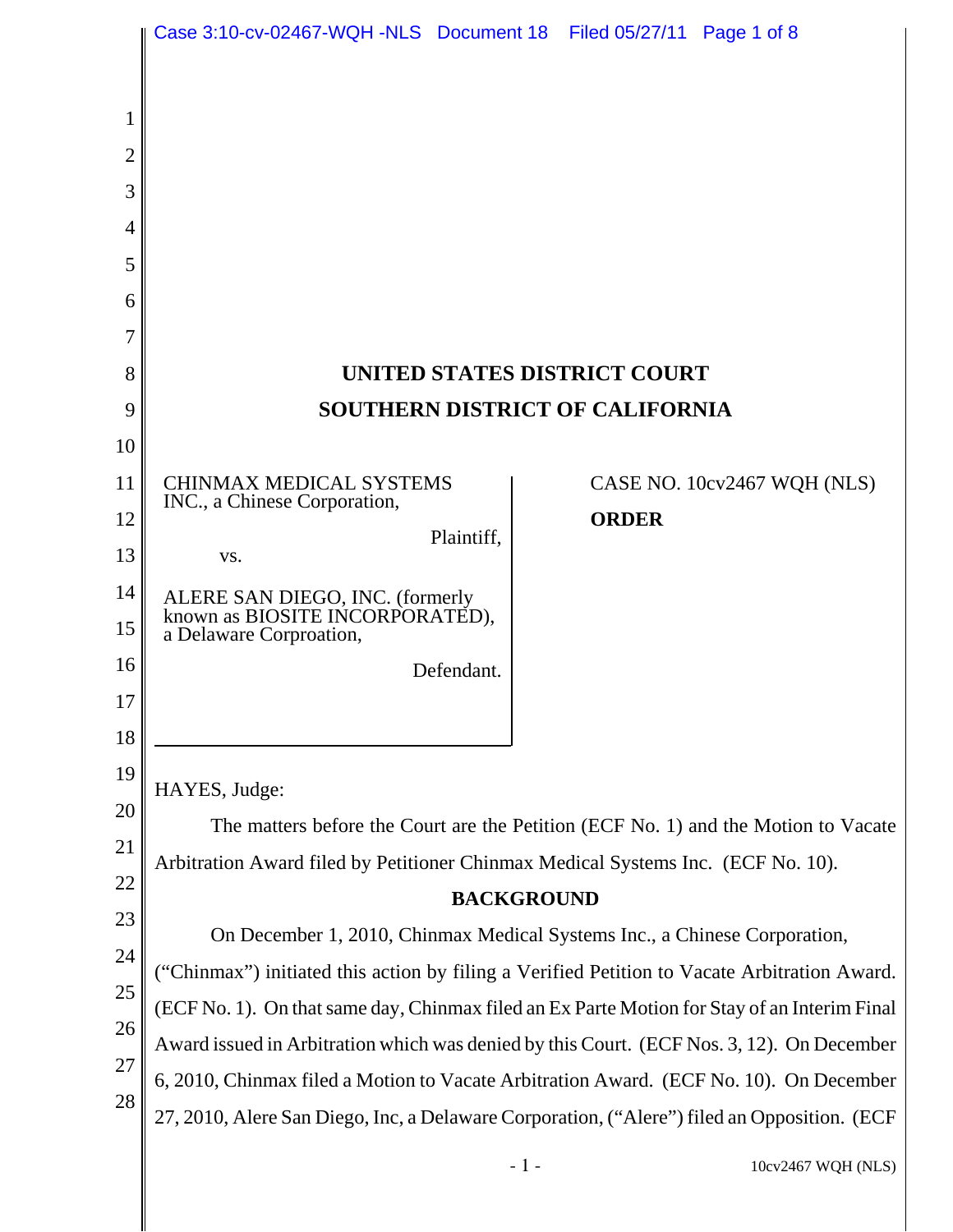1 No. 14). On January 3, 2011, Chinmax filed a Reply. (ECF No. 16).

## 2

## **ALLEGATIONS OF PETITION**

3 4 5 6 The principal place of business for Chinmax is Shanghai, China. Chinmax has been the exclusive distributor of certain medical devices manufactured by Alere and its predecessors since 2001. Chinmax and Alere operated under a distribution agreement for five years.

7 8 9 10 11 12 13 On April 1, 2007, Chinmax and Alere entered into a second distribution agreement which is the subject of the current Petition. The second distribution agreement set an initial one-year term which ran until March 31, 2008. The agreement allowed for an optional two-year renewal which would run until March 31, 2010, and an automatic renewal which would run until March 31, 2012, unless a party gave ninety-days notice of non-renewal prior to expiration of the previous term. Alere renewed the distribution agreement through March 31, 2010.

14 15 16 17 18 The second distribution agreement provided Chinmax the right to register new products in China, but in 2008, Alere "dictated" that it would register new products. (ECF No. 1 at 8). "Chinmax demanded value in return for giving up its contractual right over registration renewals[,]" and "required" that Chinmax continue to be named as the service agent. *Id.*

19 20 21 22 23 Chinmax and Alere established sales targets each year. Alere increased the sales targets in 2008 and 2009. Alere's representatives stated that Alere would renew the distribution agreement for the final two-year term if Chinmax met at least ninety-percent of the 2009 sales target. Chinmax exceeded the 2009 sales target despite Alere making over \$9 million in "illegal sales" during the same time period. *Id*. at 9.

24 25 26 27 28 On January 5, 2010, Alere informed Chinmax that Alere would not renew the second distribution agreement. Alere claimed that Chinmax was in material breach of the second distribution agreement for failing to make payments on delivered products totaling \$2,685,658.50. Chinmax retained the \$2,685,658.50 as a set-off for its damages suffered as a result of Alere's "illegal sales" during 2009 which Chinmax estimates as totaling more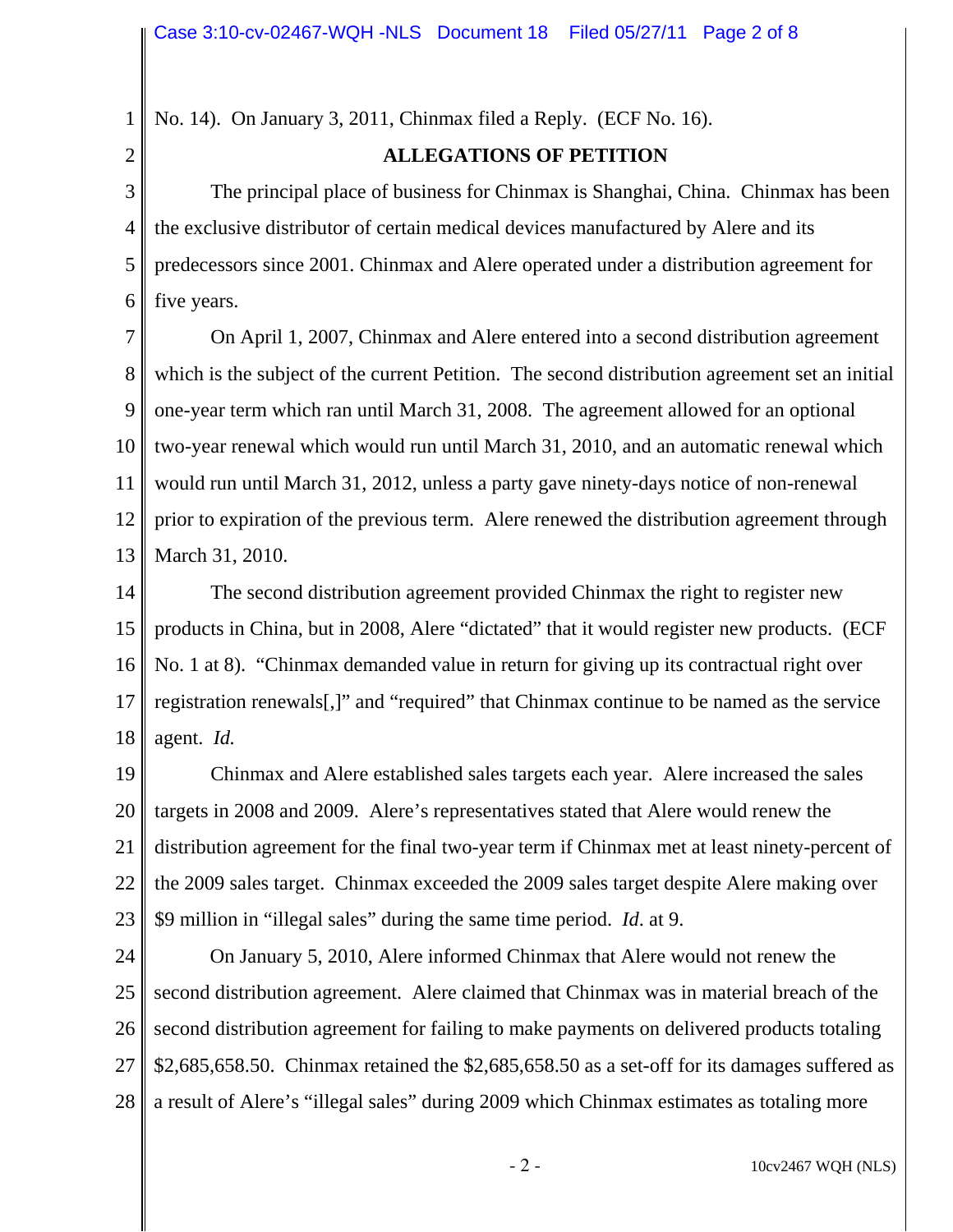|                | Case 3:10-cv-02467-WQH-NLS Document 18 Filed 05/27/11 Page 3 of 8                                                                                                                                  |
|----------------|----------------------------------------------------------------------------------------------------------------------------------------------------------------------------------------------------|
|                |                                                                                                                                                                                                    |
| 1              | than \$3,240,000.00. <i>Id.</i> at 10.                                                                                                                                                             |
| $\overline{2}$ | On September 10, 2010, Chinmax provided Alere notice that it intended to arbitrate                                                                                                                 |
| 3              | the dispute pursuant to the arbitration agreement stated in the second distribution                                                                                                                |
| 4              | agreement. The parties arbitration agreement states as follows:                                                                                                                                    |
| 5              | Any dispute, controversy or claim initiated by either party arising out                                                                                                                            |
| 6              | of or relating to [the Distribution Agreement], its negotiations,<br>execution, or interpretation, or in the performance by either party of                                                        |
| 7              | obligations under [the Distribution Agreement]  shall be finally<br>resolved by binding arbitration in the event that the parties are                                                              |
| 8              | unable to resolve it Any such arbitration shall be conducted in the<br>English language under the International Dispute Resolution<br>Procedures and Arbitration Rules of the American Arbitration |
| 9              | Association (the "Rules") by a panel of three (3) arbitrators<br>appointed in accordance with such Rules  Notwithstanding the                                                                      |
| 10             | foregoing, either party shall have the right, without waiving any right<br>or remedy available to such party under this Agreement or otherwise,                                                    |
| 11             | to seek and obtain from any court of competent jurisdiction any<br>interim or provisional relief that is necessary or desirable to protect                                                         |
| 12             | the rights or property of such party, pending the selection of the<br>arbitrators hereunder or pending the arbitrator's determination of any<br>dispute, controversy or claim hereunder.           |
| 13             |                                                                                                                                                                                                    |
| 14             | (ECF No. 10-3 at 12).                                                                                                                                                                              |
| 15             | On October 13, 2010, Chinmax filed a demand for arbitration with the International                                                                                                                 |
| 16             | Centre for Dispute Resolution division of the American Arbitration Association ("AAA").                                                                                                            |
| 17             | On October 15, 2010, Alere filed a request for an emergency interim award pursuant to                                                                                                              |
| 18             | Article 37 of the American Arbitration Association International Dispute Resolution                                                                                                                |
| 19             | Procedures. On October 20, 2010, Chinmax filed a Motion to Strike, or Alternatively, to                                                                                                            |
| 20             | Consolidate the Merits Hearing with the Interim Proceedings. On November 23, 2010, an                                                                                                              |
| 21             | emergency arbitrator issued an "Order re [Alere's] Request for Emergency Interim Award                                                                                                             |
| 22             | Pending Arbitration." (ECF No. 1 at 12 ¶ 40, 23-28).                                                                                                                                               |
| 23             | The interim order states:                                                                                                                                                                          |
| 24             | The parties confirmed their mutual interest in assuring that product<br>registrations  for products covered by the Distribution Agreement be                                                       |
| 25             | renewed on time and as necessary, and not be allowed to expireHowever,<br>the parties have been unable to agree on a process for assuring that these                                               |
| 26             | product registration renewals are accomplished as required. In light of<br>these facts  to ensure timely product registration renewals, without                                                    |
| 27             | prejudicing the rights of either party: (I) Chinmax shall promptly deliver<br>into an escrow to be established by Alere  the following documents: the                                              |
| 28             | original license of the [Triage BNP]; the original license of the [Triage]<br>Cardiac Panel]; [and YZB/USA]. Chinmax shall also promptly make and                                                  |
|                |                                                                                                                                                                                                    |

- 3 - 10cv2467 WQH (NLS)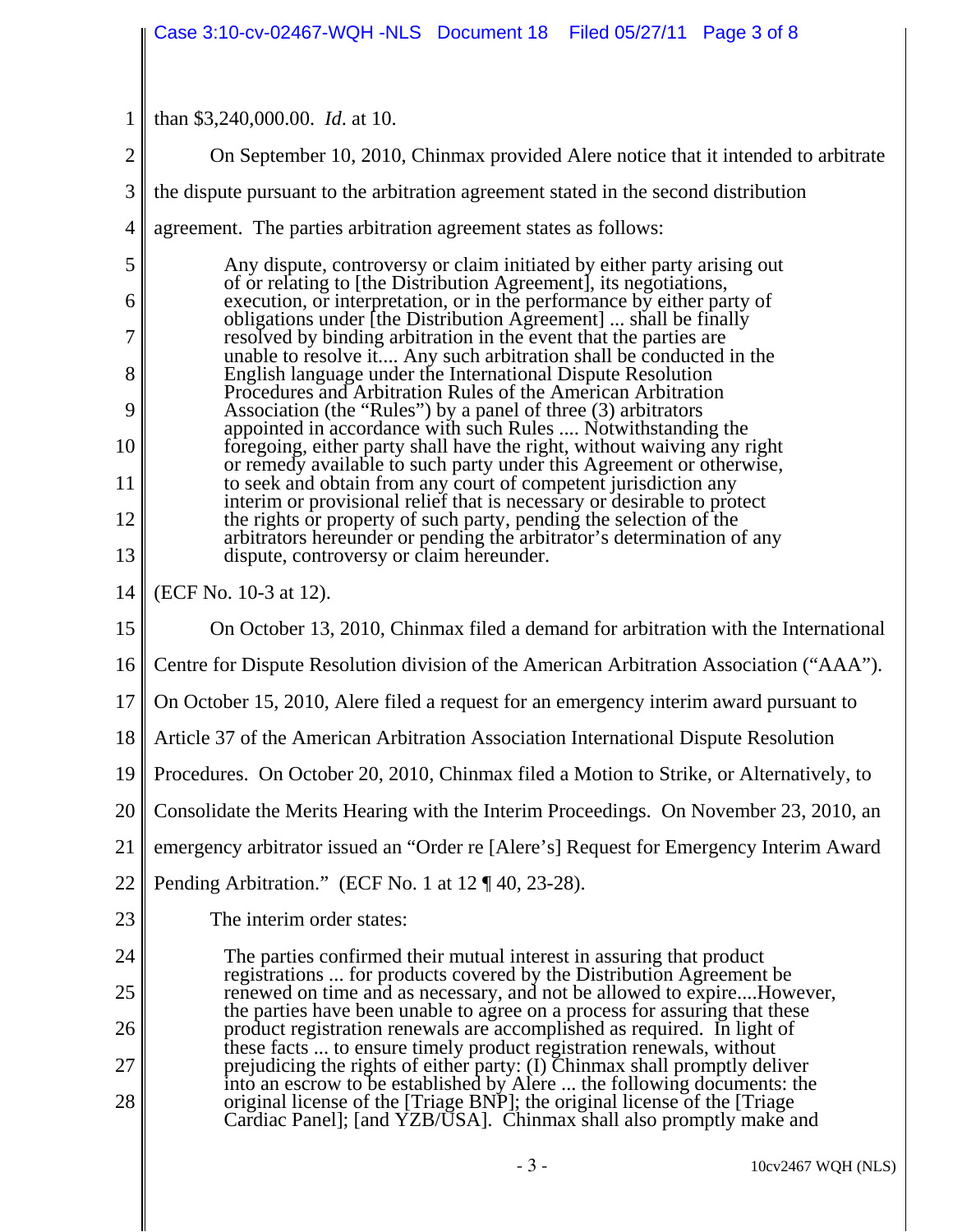|                               | Case 3:10-cv-02467-WQH -NLS  Document 18  Filed 05/27/11  Page 4 of 8                                                                                                                                                             |
|-------------------------------|-----------------------------------------------------------------------------------------------------------------------------------------------------------------------------------------------------------------------------------|
|                               |                                                                                                                                                                                                                                   |
| $\mathbf 1$<br>$\overline{2}$ | transmit to Alere copies of all applications for product registrations, or<br>renewal of product registrations, in its files concerning any products which<br>are subject to the Distribution Agreement."                         |
| 3                             | Id. at 24-25.                                                                                                                                                                                                                     |
| 4                             | The interim order states:                                                                                                                                                                                                         |
| 5                             | All renewal applications may identify [Alere] as the after-sales service                                                                                                                                                          |
| 6                             | agent[S] olely for the purpose of assuring that the product<br>registration/renewals are accomplished without unnecessary disruption or                                                                                           |
| 7                             | delay  (I) Chinmax shall not initiate any communications concerning the<br>registration, or renewal of registrations, of any product subject to the                                                                               |
| 8                             | Distribution agreement with the SFDA [China's product registration and<br>renewal agency] or other Chinese governmental agencies or officials; and<br>(ii) to the extent that the SFDA or other Chinese agency or officials might |
| 9                             | inquire of Chinmax concerning registrations or renewals  Chinmax may<br>respond to those inquires after informing Alere of the inquiry, and after                                                                                 |
| 10                            | conferring with Alere on the appropriate response.                                                                                                                                                                                |
| 11                            | <i>Id.</i> at 26-27. The interim order states: "Chinmax shall not initiate communications with any                                                                                                                                |
| 12                            | customs officials concerning products subject to the 2007 Distribution Agreement, but may                                                                                                                                         |
| 13                            | respond to any inquiries  in the same manner as with inquiries which Chinmax might                                                                                                                                                |
| 14                            | receive from the SFDA" <i>Id.</i> at 27.                                                                                                                                                                                          |
| 15                            | The interim order states:                                                                                                                                                                                                         |
| 16                            | [G]iven the admission by Chinmax that \$2.8 million is indeed due and<br>owing under the distribution agreement (subject only to alleged offsets), in                                                                             |
| 17                            | order to facilitate any consideration by the full panel of conservancy or<br>other orders regarding payment of this amount, Chinmax shall provide to                                                                              |
| 18                            | Alere the following information within ten (10) days of the date of this<br>order: a listing of all current bank accounts of Chinmax, including bank                                                                              |
| 19                            | name and contact information, numbers of bank accounts in which any<br>monies currently exist, and a statement of the balances in said accounts as                                                                                |
| 20                            | of December $1, 2010$ .                                                                                                                                                                                                           |
| 21                            | <i>Id.</i> at 27-28. The interim order states: "This Order shall remain in effect pending review of                                                                                                                               |
| 22                            | the full arbitration tribunal, once appointed, and thereafter as the tribunal may order." Id. at                                                                                                                                  |
| 23                            | 28.                                                                                                                                                                                                                               |
| 24                            | In the Petition, Chinmax alleges that the emergency arbitrator did not have                                                                                                                                                       |
| 25                            | jurisdiction to issue the interim order on the grounds that the parties' agreement only                                                                                                                                           |
| 26                            | allowed arbitration by a three arbitrator panel for final resolution and the parties' agreement                                                                                                                                   |
| 27                            | provided that they would seek interim or provisional orders through a court of competent                                                                                                                                          |
| 28                            | jurisdiction. Chinmax alleges that the emergency arbitrator lacked authority to issue the                                                                                                                                         |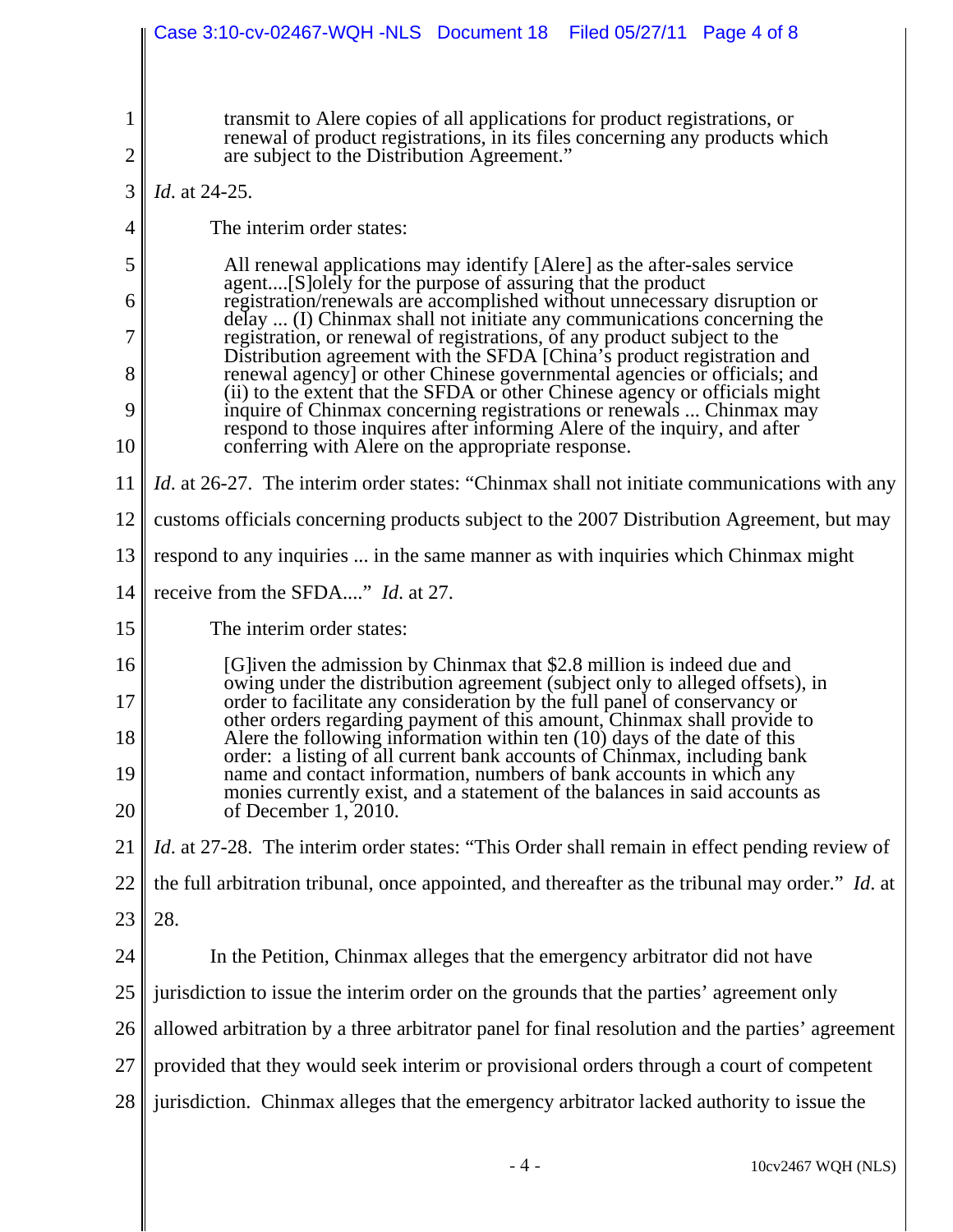| 1                                          | interim order under Article 37 of the International Dispute Resolution Procedures on the                                                                                                                                                                                                                                                                                                                                                                                                                                                                                                                                                                                                                                                                                                                                                                                                                                                             |
|--------------------------------------------|------------------------------------------------------------------------------------------------------------------------------------------------------------------------------------------------------------------------------------------------------------------------------------------------------------------------------------------------------------------------------------------------------------------------------------------------------------------------------------------------------------------------------------------------------------------------------------------------------------------------------------------------------------------------------------------------------------------------------------------------------------------------------------------------------------------------------------------------------------------------------------------------------------------------------------------------------|
| $\overline{2}$                             | grounds that the arbitrator failed to find that there was an emergency, that the obligations of                                                                                                                                                                                                                                                                                                                                                                                                                                                                                                                                                                                                                                                                                                                                                                                                                                                      |
| 3                                          | the interim order alter the status quo between the parties, and that the interim order                                                                                                                                                                                                                                                                                                                                                                                                                                                                                                                                                                                                                                                                                                                                                                                                                                                               |
| 4                                          | manifestly disregards the law.                                                                                                                                                                                                                                                                                                                                                                                                                                                                                                                                                                                                                                                                                                                                                                                                                                                                                                                       |
| 5                                          | <b>EMERGENCY ARBITRATION RULE</b>                                                                                                                                                                                                                                                                                                                                                                                                                                                                                                                                                                                                                                                                                                                                                                                                                                                                                                                    |
| 6                                          | The AAA International Dispute Resolution Procedures Article 37 regarding                                                                                                                                                                                                                                                                                                                                                                                                                                                                                                                                                                                                                                                                                                                                                                                                                                                                             |
| 7                                          | emergency measures of protection states:                                                                                                                                                                                                                                                                                                                                                                                                                                                                                                                                                                                                                                                                                                                                                                                                                                                                                                             |
| 8<br>9<br>10<br>11<br>12<br>13<br>14<br>15 | Unless the parties agree otherwise, the provisions of this Article 37<br>shall apply to arbitrations conducted under arbitration clauses or<br>agreements  A party in need of emergency relief prior to<br>constitution of the tribunal shall notify the administrator[,]  the<br>administrator shall appoint a single emergency arbitrator from a<br>special panel of emergency arbitrators designated to rule on<br>emergency applications  The emergency arbitrator shall have the<br>power to order or award any interim or conservatory measure the<br>emergency arbitrator deems necessary, including injunctive relief<br>measures for the protection or conservation of property. Any such<br>measure may take the form of an interim award or of an order<br>Once the tribunal has been constituted, the tribunal may reconsider,<br>modify or vacate the interim award or order of emergency relief<br>issued by the emergency arbitrator. |
| 16                                         | (ECF No. 14-3 at 17).                                                                                                                                                                                                                                                                                                                                                                                                                                                                                                                                                                                                                                                                                                                                                                                                                                                                                                                                |
| 17                                         | <b>CONTENTIONS OF THE PARTIES</b>                                                                                                                                                                                                                                                                                                                                                                                                                                                                                                                                                                                                                                                                                                                                                                                                                                                                                                                    |
| 18                                         | Chinmax requests that the Court vacate the "Order re [Alere's] Request for                                                                                                                                                                                                                                                                                                                                                                                                                                                                                                                                                                                                                                                                                                                                                                                                                                                                           |
| 19                                         | Emergency Interim Award Pending Arbitration." Chinmax contends that this Court has                                                                                                                                                                                                                                                                                                                                                                                                                                                                                                                                                                                                                                                                                                                                                                                                                                                                   |
| 20                                         | jurisdiction to review the interim order on the grounds that it is a "temporary equitable                                                                                                                                                                                                                                                                                                                                                                                                                                                                                                                                                                                                                                                                                                                                                                                                                                                            |
| 21                                         | award[] involving the preservation of assets relating to the subject matter of the arbitration                                                                                                                                                                                                                                                                                                                                                                                                                                                                                                                                                                                                                                                                                                                                                                                                                                                       |
| 22                                         | " (ECF No. 16 at 6 (citing Pac. Reins. Mgmt. Corp. v. Ohio Rein. Corp., 935 F.2d 1019,                                                                                                                                                                                                                                                                                                                                                                                                                                                                                                                                                                                                                                                                                                                                                                                                                                                               |
| 23                                         | 1023 (9th Cir. 1991)). Chinmax contends that the interim order is a final award, and that                                                                                                                                                                                                                                                                                                                                                                                                                                                                                                                                                                                                                                                                                                                                                                                                                                                            |
| 24                                         | finality is demonstrated by the terms of the interim order which sets a ten-day deadline for                                                                                                                                                                                                                                                                                                                                                                                                                                                                                                                                                                                                                                                                                                                                                                                                                                                         |
| 25                                         | compliance. Chinmax also contends that the interim order should be vacated on the                                                                                                                                                                                                                                                                                                                                                                                                                                                                                                                                                                                                                                                                                                                                                                                                                                                                    |
| 26                                         | grounds that the arbitrator exceeded his powers and the arbitrator manifestly disregarded                                                                                                                                                                                                                                                                                                                                                                                                                                                                                                                                                                                                                                                                                                                                                                                                                                                            |
| 27                                         | the law.                                                                                                                                                                                                                                                                                                                                                                                                                                                                                                                                                                                                                                                                                                                                                                                                                                                                                                                                             |
| 28                                         | Alere contends that the Court does not have jurisdiction to review the interim order                                                                                                                                                                                                                                                                                                                                                                                                                                                                                                                                                                                                                                                                                                                                                                                                                                                                 |
|                                            | because it is not a final award. Alere contends that the full panel of arbitrators are                                                                                                                                                                                                                                                                                                                                                                                                                                                                                                                                                                                                                                                                                                                                                                                                                                                               |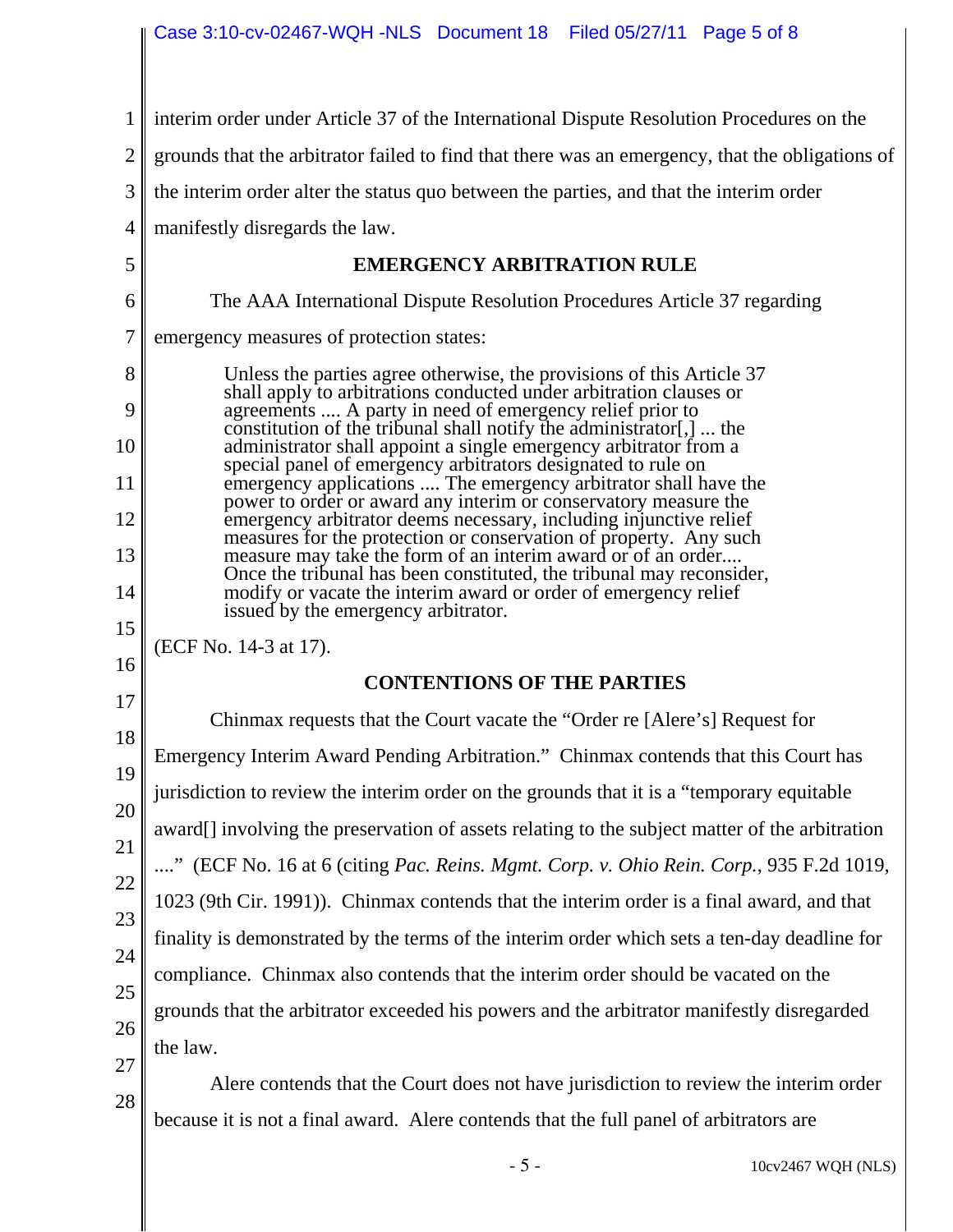1 2 3 4 5 6 7 authorized to reconsider, modify, or vacate the interim order. Alere contends that the Court should review a non-final award "if at all, only in the most extreme case[]." (ECF No. 14 at 9 (citing *Pac. Reins. Mgmt. Corp.*, 935 F.2d at 1022)). Alere contends that this case does not present "extreme" circumstances justifying review because it the interim order is reviewable by the fully constituted panel of arbitrators. Alere also contends that the arbitrator's interpretation of his powers is non-reviewable, the arbitrator did not exceed his powers, and the arbitrator did not manifestly disregard the law.

8

## **DISCUSSION**

9 10 11 12 13 "The use of arbitration as a means of settling disputes has been accorded specific Congressional endorsement in the [Federal Arbitration Act] and should be encouraged by the federal courts." *Aerojet-General Corp. v. Am. Arbitration Ass'n*, 478 F.2d 248, 251 (9th Cir. 1973). "The basic purpose of arbitration is the speedy disposition of disputes without the expense and delay of extended court proceedings." *Id.*

14 15 16 17 18 19 20 21 22 Historically, for an arbitration award to be subject to judicial review, it must be final and binding as to all of the issues presented to the arbitrator. *See Millmen Local 550, United Broth. of Carpenters and Joiners of Am., AFL-CIO v. Wells Exterior Trim*, 828 F.2d 1373, (9th Cir. 1987); *New United Motor Mfg., Inc. v. United Auto Workers Local,* 617 F.Supp.2d 948, 954 (N.D. Cal. 2008) (citing *ConnTech Development Co. v. University of Connecticut Educ. Properties, Inc.*, 102 F.3d 677, 686 (2nd Cir. 1996)). "[B]ecause of the Congressional policy favoring arbitration when agreed to by the parties, judicial review of *non-final* arbitration awards 'should be indulged, if at all, only in the most extreme cases.'" *Pac. Reins. Mgmt. Corp.*, 935 F.2d at 1022 (citations omitted) (emphasis in original).

23 24 25 26 27 28 In *Pacific Reinsurance Management Corp*., the Ninth Circuit considered as a matter of first impression "[w]hether temporary equitable relief that is necessary to prevent a potential final award from being meaningless can be confirmed and enforced in the district courts." *Pac. Reins. Mgmt. Corp.*, 935 F.2d at 1022. Prior to deciding the merits of the arbitration, the arbitration panel issued an 'interim final order' which created an escrow account and ordered the deposit of disputed funds in that escrow account. *Id*. The Ninth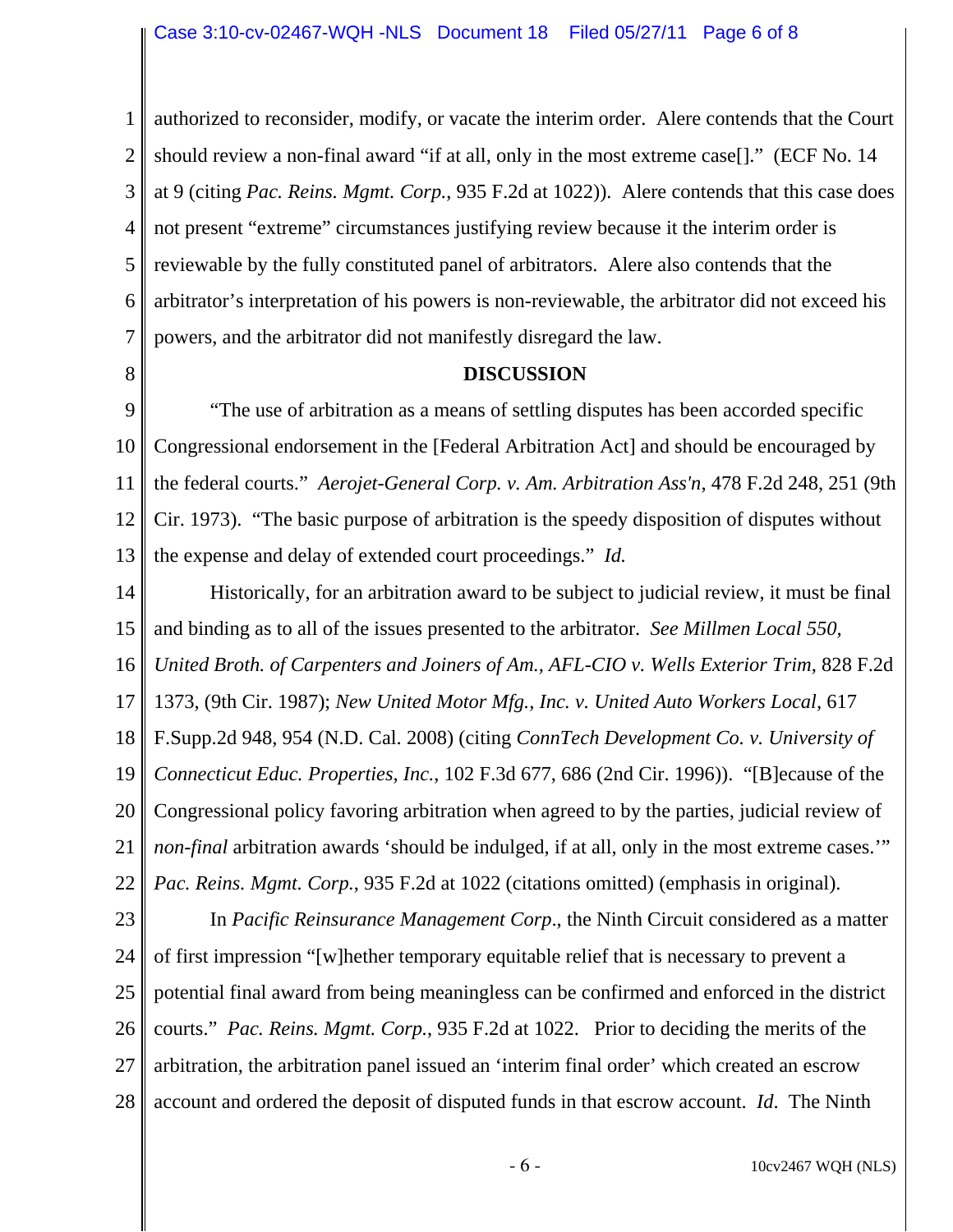1 2 3 4 5 6 7 8 9 Circuit stated that judicial confirmation of the "interim final award" was "not inconsistent ... with the policy favoring arbitration ... [g]iven the potential importance of temporary equitable awards in making the arbitration proceedings meaningful...." *Id*. at 1023. The Ninth Circuit stated that "court enforcement of [final temporary equitable awards], when appropriate, is not an undue intrusion upon the arbitral process, but is essential to preserve the integrity of that process." *Id*. (quotation omitted). The court held that: "temporary equitable orders calculated to preserve assets or performance needed to make a potential final award meaningful ... are final orders that can be reviewed for confirmation and enforcement by district courts under the [Federal Arbitration Act] ." *Id*.

10 11 12 13 14 15 16 17 18 19 20 21 22 23 24 "[C]ourts go beyond a document's heading and delve into its substance and impact to determine whether the decision is final." *Publicis Commc'n v. True N. Commc'ns, Inc*., 206 F.3d 725, 729 (7th Cir. 2000); *see also Pac. Reins. Mgmt. Corp.*, 935 F.2d at 1030 ("finality should be judged by substance and effect, not by superficial technicalities."). "Where an arbitrator retains jurisdiction in order to decide a substantive issue the parties have not yet resolved, this retention of jurisdiction indicates that the arbitrator did not intend the award to be final." *Orion Pictures Corp. v. Writers Guild of Am., W., Inc*., 946 F.2d 722, 724 (9th Cir. 1991) (quotation omitted); *Hyosung (America) Inc. v. Tranax Tech. Inc.*, Case. No. C 10-0793 VRW, 2010 WL 1853764, at \*4 (N.D. Cal. May 6, 2010) (explaining that when determining whether an arbitration award is final, courts consider whether the arbitrator intended the award to be final); *see also New United Motor Mfg., Inc.*, 617 F. Supp. 2d at 958 (finding that an arbitration award regarding liability only was final, in part, on the grounds that "[t]here [was] no evidence that either party believed that either the parties or the Arbitrator would be able to reopen or revisit the liability phase once [the arbitrator] issued his award.").

25 26 27 28 In this case, prior to the constitution of the full arbitration panel, a single emergency arbitrator issued a temporary equitable order pursuant to Article 37 of the AAA International Dispute Resolution Procedures. Although the interim order required Chinmax to take certain conservatory actions within ten days, the interim order also that the